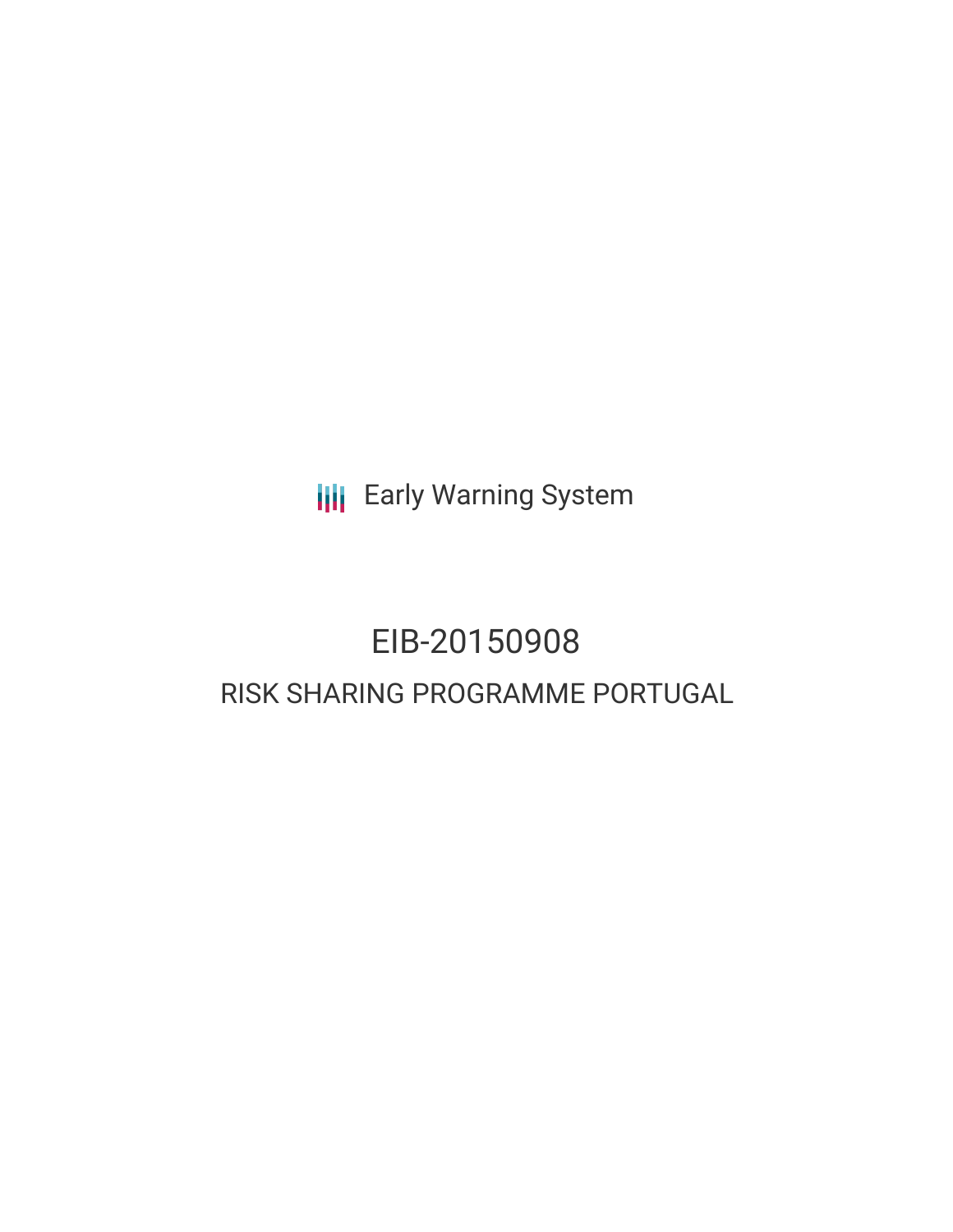

## **Quick Facts**

| <b>Countries</b>               | Portugal                       |
|--------------------------------|--------------------------------|
| <b>Financial Institutions</b>  | European Investment Bank (EIB) |
| <b>Status</b>                  | Approved                       |
| <b>Bank Risk Rating</b>        | U                              |
| <b>Voting Date</b>             | 2016-06-16                     |
| <b>Sectors</b>                 | Finance                        |
| <b>Investment Type(s)</b>      | Loan                           |
| <b>Investment Amount (USD)</b> | \$337.78 million               |
| <b>Project Cost (USD)</b>      | \$675.57 million               |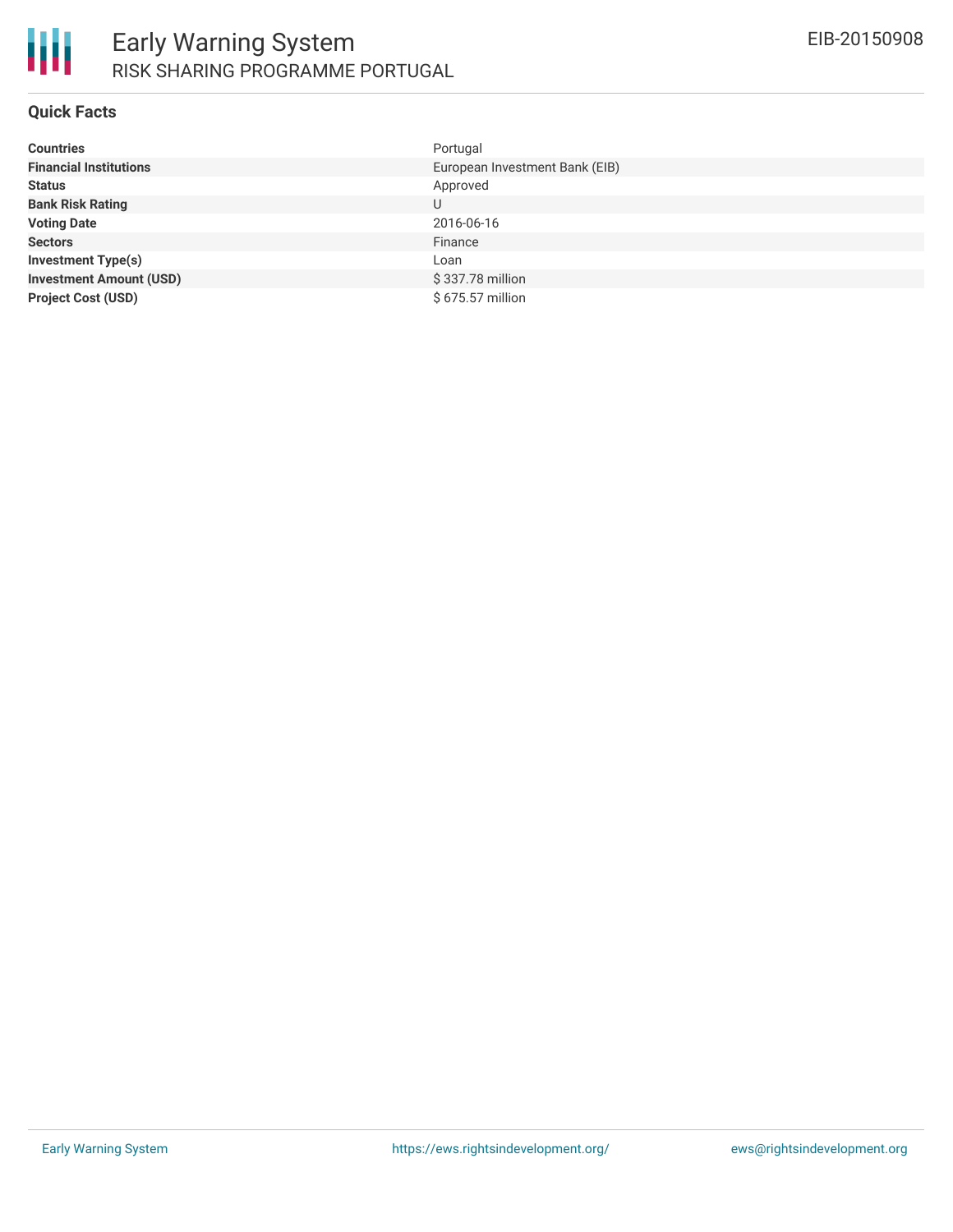

## **Project Description**

This project enables financial intermediaries to fund new projects carried out by small and medium-sized enterprises (SMEs) and mid-caps.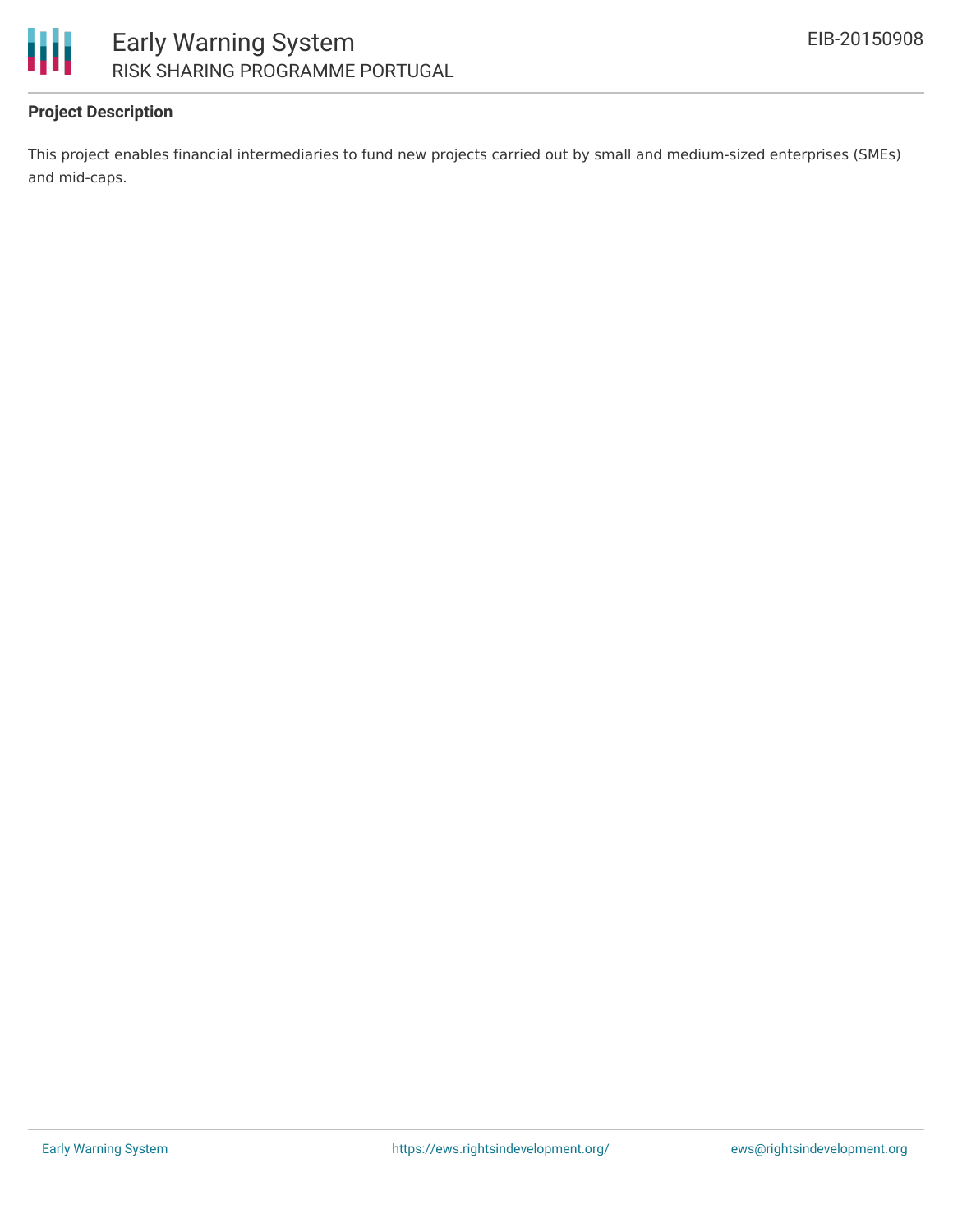

### **Investment Description**

European Investment Bank (EIB)

This project is a de-linked risk-sharing guarantee facility to be used to cover up to 50% of the credit risk associated with Portuguese financial intermediaries' loan portfolios. This will